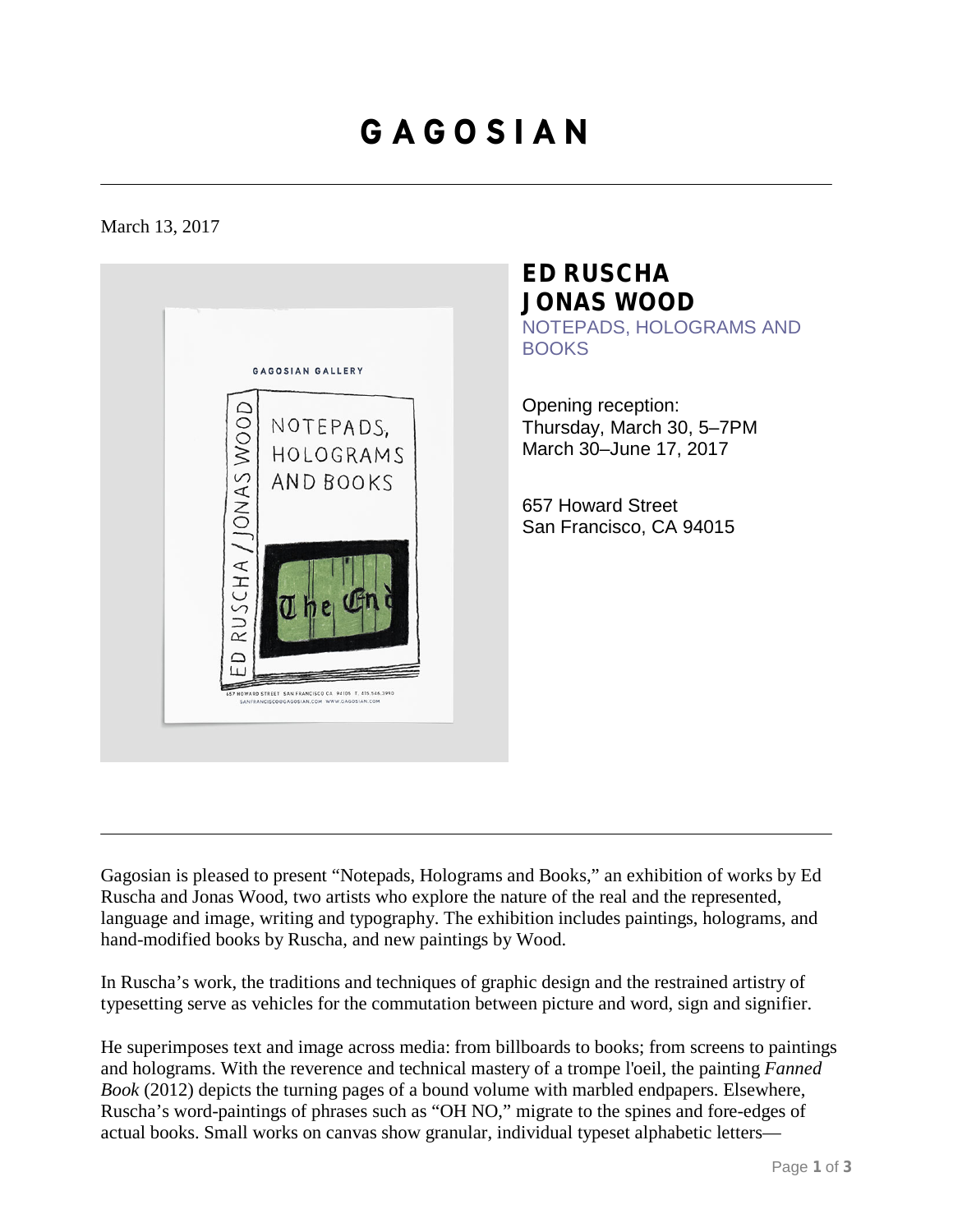# **G A G O S I A N**

examining the form, as much as the emblematic function, of the phoneme—and a hologram proclaims "THE END" in stylized letters on what appears to be vellum, making light projection resemble an archaic art. Through a shifting exchange of abstraction and figuration, the book in all its forms pervades Ruscha's investigations of the nature of language and the distribution of information.

For Wood, shifts in scale push the limits of traditional painting genres. The still life, a recurring theme in his work, has been the subject of abstracted enlargement before. In public commissions, he has covered the façades of buildings with vivid paintings of potted plants, the overlapping leaves, shelves, and cylindrical vases taking on the grandeur of a rainforest or cityscape. In "Notepads, Holograms and Books," logo-typed and trademarked desk notepads are enlarged to become wallcovering canvases, which act as backdrops for paintings. Typographic emblems, such as "Gagosian Gallery" and "Maritime Hotel," are silk-screened onto canvas, mimicking the original format of the signature-branded notepads. The impulse for these works originates in Wood's habit of drawing on hotel and office stationery. Transposed from small drawings to large-scale compositions, the subjects of the paintings range from foliage, to an image inspired by drawings his child made, to abstract jottings that record running poker debts. The works thus straddle the private and the commercial through disorienting compressions of space and deep attunement to patterning and color. Wood's visual language finds a new iteration, playing between the portable and the monumental, traditions of print and paint, inventions of his own and oblique responses to Ruscha's peerless precedents.

**Ed Ruscha** was born in 1937 in Omaha, Nebraska and lives and works in Los Angeles. His work is collected by museums worldwide. Exhibitions include "Ed Ruscha: Fifty Years of Painting," Haus der Kunst, Munich (2009 traveled to Moderna Museet, Stockholm, through 2010); "On the Road," Hammer Museum, Los Angeles (2011, traveled to Denver Art Museum, CO; and Museum of Contemporary Art, Miami, through 2012); "Artist Rooms on Tour: Ed Ruscha," Tate Modern, London (2009, traveled to Inverness Museum and Art Gallery, UK; and Bristol Museum and Art Gallery, UK, through 2013); "Ed Ruscha: Standard," Los Angeles County Museum of Art (2012, traveled to Rose Art Museum of Brandeis University, MA, through 2013); "Los Angeles Apartments," Kunstmuseum Basel, Switzerland (2013); "In Focus: Ed Ruscha," J. Paul Getty Museum, Los Angeles (2013); the 13th Biennale de Lyon (2015); and "Ed Ruscha and the Great American West," de Young Museum, San Francisco (2016).

**Jonas Wood** was born in Boston in 1977, and lives and works in Los Angeles. Collections include Museum of Modern Art, New York; Solomon R. Guggenheim, New York; Whitney Museum of American Art, New York; Hammer Museum, Los Angeles; The Broad, Los Angeles; Los Angeles County Museum of Art; Museum of Contemporary Art, Los Angeles; and Museum of Contemporary Art, Chicago. Murals and solo exhibitions include "Hammer Projects: Jonas Wood," Hammer Museum, Los Angeles (2010); "Jonas Wood: Clippings," Lever House, New York (2013- 14); *Shelf Still Life, High Line Art* (2014); LAXART Facade (2014); and *Still Life with Two Owls (MOCA)*, Museum of Contemporary Art, Los Angeles (2016).